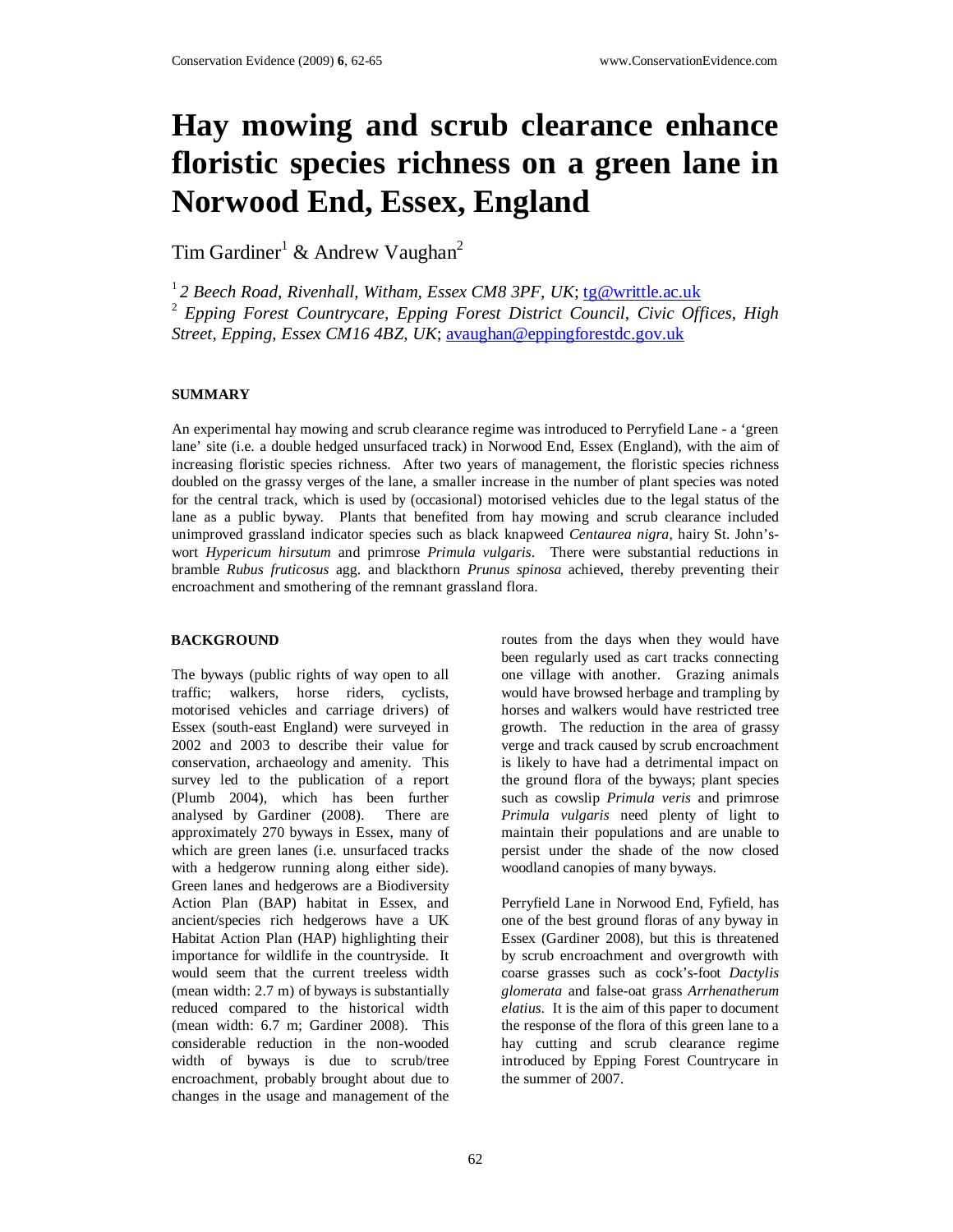## **ACTION**

**Perryfield Lane description:** The green lane is classified as a public byway open to all traffic (including motorised vehicles) and is approximately 760 m in length. The byway (Byway 21 Fyfield; Ordnance Survey grid ref. TL 569084) is situated in the parish of Fyfield (west Essex) and has a hedgerow on both sides for most of its length. The lane is approximately 6 m wide, although some scrub (mainly blackthorn *Prunus spinosa* and dogwood *Cornus sanguinea*) has encroached onto the verges, narrowing its width to 4 m in places. The central track (approximately 2 m wide, with sporadic wheel ruts; Fig. 1) used by occasional motor vehicles is unsurfaced and has natural vegetation cover except in wheel ruts. Although walkers and horse riders often use the lane, its usage by motorised vehicles (e.g. land rovers and motorbikes) is very infrequent (< 1 vehicle passage per week), probably due to the poor surface condition at its eastern end and narrow exit (hedges restrict vehicles, usable width only c. 2 m wide) onto the B184. The soil, a chalky boulder clay, supports a rich flora comprising indicators of calcareous grassland such as early purple orchid *Orchis mascula* and *P.veris*. The lane runs approximately east to west, and has a diverse woody flora (one 30 m section of hedgerow has 10 woody species), supporting the idea that the green lane may be ancient (Rackham 1986). *C.sanguinea* and spindle *Euonymus europaeus* are numerous in the hedgerows further indicating their old age, as these species (although commonly found in

hedges with high diversity) are poor colonisers of newly planted hedges (Rackham 1986).

**Hay mowing and scrub clearance of the verge and track:** On the lane, grass and scrub was cut using a self propelled flail mower along the entire length of the byway on 7 August 2007, 11 September 2007 and 19 August 2008 by Epping Forest Countrycare and volunteers. A late summer cut was chosen as by this time in the year most herbs have seeded (additionally, any birds nesting in the hedgerows would have fledged their young). All cut material was collected by raking and removed from the verge and track, being deposited in piles along the lane. Two cuts were necessary in 2007 due to the overgrown nature of the lane after several years of neglect.

**Monitoring:** In both survey years (2007 and  $2009$ )  $20(50 \times 50 \text{ cm})$  quadrats were placed randomly on the grassy verge and central track (10 on verge, 10 on track; 40 quadrats sampled in total) to monitor the response of the ground flora to management. Monitoring of the flora took place on 12 April 2007 (before hay mowing and scrub clearance commenced) and 10 April 2009 (after two years of cutting) in the same area of the lane (although exact locations of quadrats varied due to the random positioning within the area). The frame quadrat used had 100 divisions to assist percentage cover/occurrence estimates of the vegetation.



**Figure 1.** Perryfield Lane in early spring 2007 before hay mowing, note the primroses *Primula vulgaris* on the right hand side verge and the wheel ruts on the central track (photo: Tim Gardiner).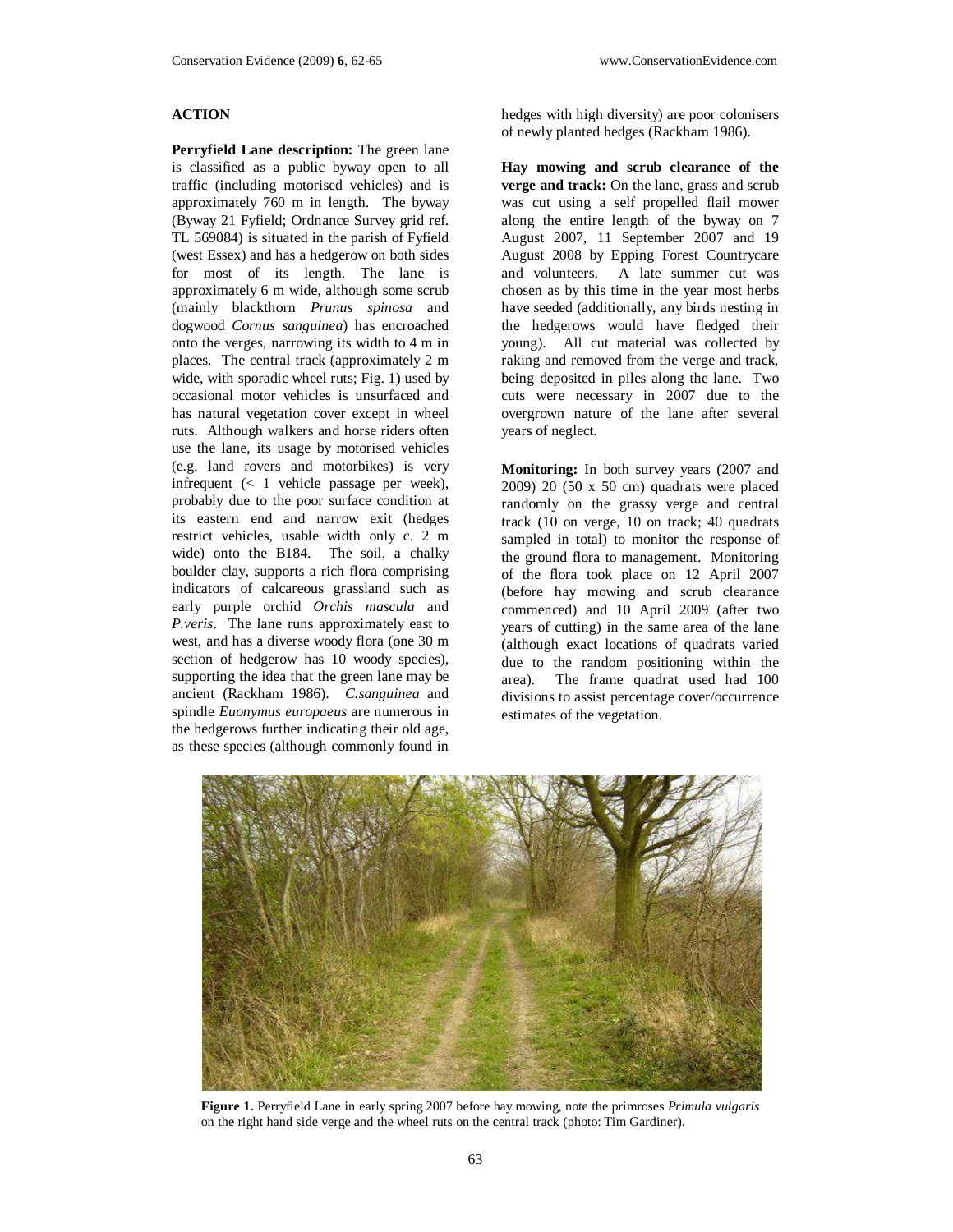In each quadrat, the number of squares that each plant species (only herbs, sedges and woody shrub species identified) was recorded in was noted (e.g. if a species appeared in 100 squares it was recorded as having 100% occurrence). Grasses were not recorded due to difficulty in identification to species level early in the growing season. The method allowed an objective determination of the abundance/species richness of plants that could be repeated on each survey date. The site was walked in June 2009 to observe any additional herb species that were not recorded in the April 2009 quadrat survey.

## **CONSEQUENCES**

The floristic species richness of the grassy verges was twice as high after two seasons of hay cutting and scrub clearance (mean species/quadrat =  $3.9 \pm 0.6$  April 2007 vs. 7.8  $\pm$  0.4 April 2009; Table 1). Floristic species richness also increased on the track itself but not to the same magnitude  $(1.9 \pm 0.3 \text{ vs. } 3.1 \pm 1.5 \text{ s})$ 0.3 species/quadrat). On the verges, there were noticeable increases in the ground cover of unimproved grassland indicator species such as black knapweed *Centaurea nigra*, hairy St. John's-wort *Hypericum hirsutum* and *P. vulgaris*. Increases in the abundance of fertile grassland species such as cow parsley *Anthriscus sylvestris* and cleavers *Galium aparine* were also recorded. The scrub clearances led to a substantial reduction in the ground cover of woody species such as bramble *Rubus fruticosus* agg. and *P. spinosa*; the verge was widened by approximately 0.5 m either side of the lane following the scrub cutting.

On the central track, cutting seemed to increase the ground cover of vegetation, as there was a substantial reduction in bare earth in the quadrats, although no measures of level of vehicle or pedestrian use were made which may have influenced this (Table 1). Higher than average rainfall in the 2008 growing season may also have led to enhanced plant growth. Plant species that seemed to benefit from the cutting regime included *C.nigra*, creeping buttercup *Ranunculus repens* and greater plantain *Plantago major*, the latter two species being particularly tolerant of the disturbed and compacted conditions created by vehicular usage, often being recorded in damp wheel ruts.

The June 2009 survey revealed the presence of summer-flowering herbs such as agrimony *Agrimonia eupatoria*, field scabious *Knautia arvensis*, restharrow *Ononis repens* and wild basil *Clinopodium vulgare*, which were not recorded in the April surveys.

**Discussion:** It appears that after only two years of management by hay cutting and scrub clearance, the floristic species richness doubled on the grassy verges of this green lane, a smaller increase in the number of plant species was also noted for the central track. Removal of the cuttings by raking was an important feature of the management, therefore preventing nutrients returning to the soil, which would increase the abundance of competitive grass species at the expense of less competitive herbs such as *P.vulgaris*. Scrub clearance also prevented *R.fruticosus* agg. and *P.spinosa* from further smothering the grassland flora.

Localised plant species in Essex that were recorded in low abundance on the lane, such as false oxlip *Primula veris x vulgaris* and goldilocks *Ranunculus auricomus* (Jermyn 1974), may depend on annual mowing of the lane for their survival in the sward. Due to the presence of a diverse, unimproved grassland flora and the age of the hedgerows, Perryfield Lane is to be considered as a candidate Local Wildlife Site (LoWS) in a forthcoming review. A LoWS is "*a discrete area of land which is considered to be of significance for its wildlife features in at least a District/Borough/Unitary Authority context"*; although not protected by legislation, their importance is recognised by local authorities when considering any relevant planning applications (Epping Forest District Council 2009).

Hay mowing in August may enhance the abundance of plants that flower in midsummer such as those recorded during the June 2009 survey (e.g. *A.eupatoria*, *K.arvensis*, *O.repens* and *C.vulgare*), these species should benefit from being allowed to flower and set seed before cutting commences in mid to late August. It is also hoped that the hay mowing regime will benefit certain invertebrates including localised butterflies such as ringlet *Aphantopus hyperantus*, and the rangeexpanding Roesel's bush-cricket *Metrioptera roeselii*; both insects (recorded during the June 2009 plant survey) need tall grass throughout June and July to meet their habitat requirements.